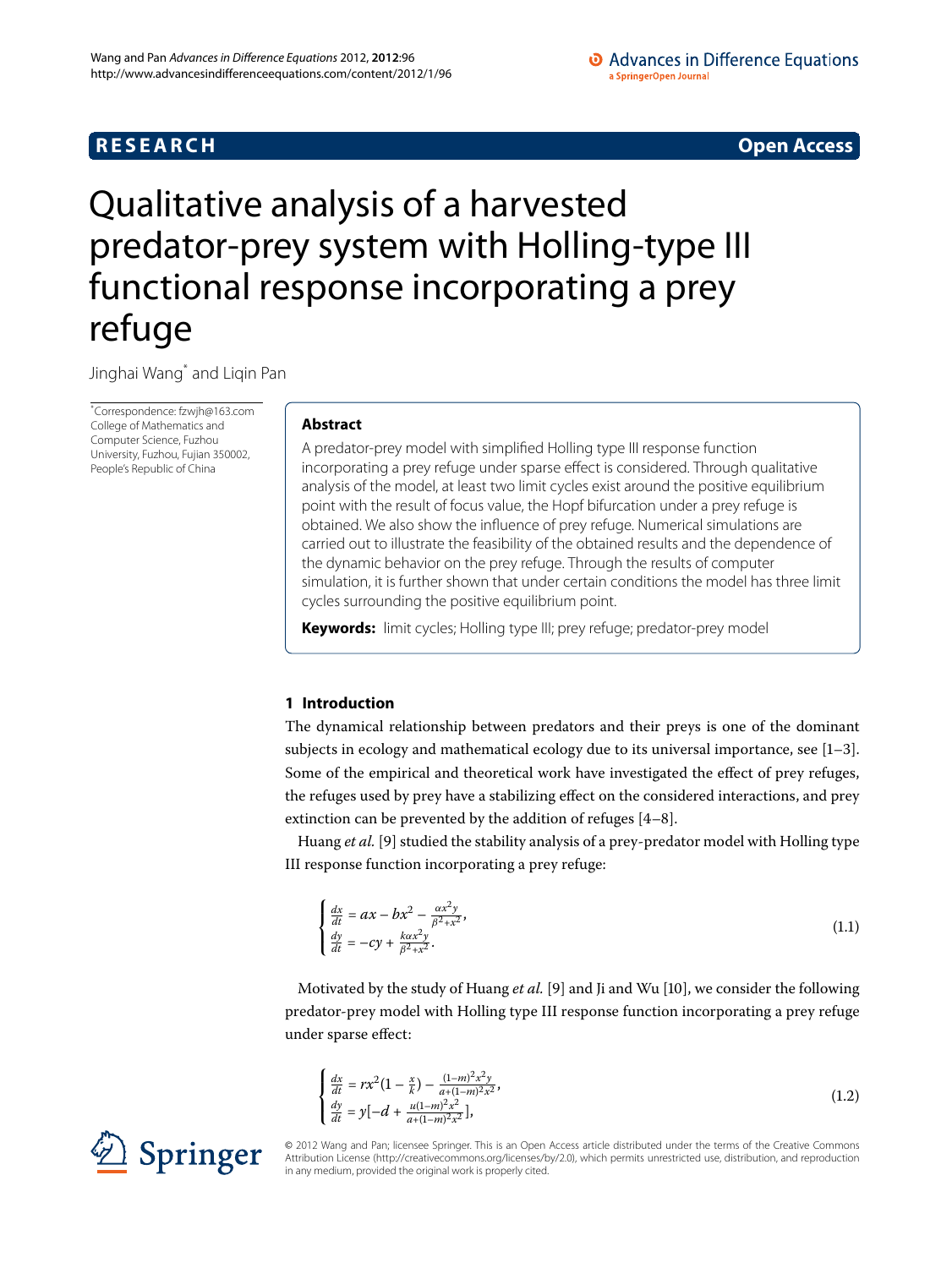where  $x(t)$  is the population density of the prey and  $y(t)$  is the population density of the predator at time  $t$ ;  $r > 0$  represents the intrinsic growth rate of the prey;  $k$  is the carrying capacity of the prey in the absence of predator and harvesting; *m* is a constant number of prey using refuges, which protects *m* of prey from predation; the term  $x^2/(a + x^2)$  denotes the functional response of the predator, which is known as Holling type III response function;  $u > 0$  is the conversion factor denoting the number of newly born predators for each captured prey;  $d > 0$  is the death rate of the predator.

From the point of view of human needs, the exploitation of biological resources and the harvest of population are commonly practiced in fishery, forestry, and wildlife management. Concerning the conservation for the long-term benefits of humanity, there is a wide range of interest in the use of bioeconomic modeling to gain insight into the scientific management of renewable resources.

The problem of predator-prey interactions under a prey refuge have been studied by some authors. For example, Hassel [\[](#page-12-6)2] showed that adding a large refuge to a model, which exhibited divergent oscillations in the absence of a refuge, replaced the oscillatory behavior with a stable equilibrium. McNair [11[\]](#page-13-0) obtained that a prey refuge with legitimate entryexit dynamics was quite capable of amplifying rather than damping predator-prey oscilla-tions. McNair [12[\]](#page-13-1) showed that several kinds of refuges could exert a locally destabilizing effect and create stable, large-amplitude oscillations which would damp out if no refuge was present. Even now, prey refuges are widely believed to prevent prey extinction and damp predator-prey oscillations. For example, Kar [6] considered a Lotka-Volterra type predator-prey system incorporating a constant proportion of prey using refuges *m*, which protects *m* of prey from predation, with Holling type II response function and Holling type III response function, respectively. Our results indicate that refuge had a stabilizing effect on prey-predator interactions and the dynamic behavior very much depends on the prey refuge parameter *m*, point that increasing the amount of refuge could increase prey densities and lead to population outbreaks.

<span id="page-1-0"></span>This article is organized as follows. Basic properties such as the existence, stability, and instability of the equilibria of the model and the boundedness of the solutions of the sys-tem (1[.](#page-1-0)2) with positive initial values are given in Section 2. In Section 3, sufficient conditions for the global stability of the unique positive equilibrium are obtained. Section 4 is devoted to deriving the existence of limit cycle. In Section 5, we study the Hopf bifurcation of system  $(1.2)$ . In Section 6[,](#page-9-0) we analyze the influence of prey refuge and give numerical stimulations.

### **2 Basic properties of the model**

Let  $\overline{R_2^+}$  = { $(x, y)$ | $x \ge 0, y \ge 0$ }[.](#page-0-1) For practical biological meaning, we simply study system (1.2) in  $\overline{R_2^*}.$  The main aim of this article is to study the existence and non-existence of positive equilibrium of  $(1.2)$  by the effects of a prey refuge, that is to say, the existence and non-existence of positive equilibrium of system (1[.](#page-0-1)2) depend on the constant  $m \in [0, 1)$ .

We make the following substitution for model  $(1.2)$ 

$$
dt = \left[a + (1-m)^2 x^2\right] d\tau.
$$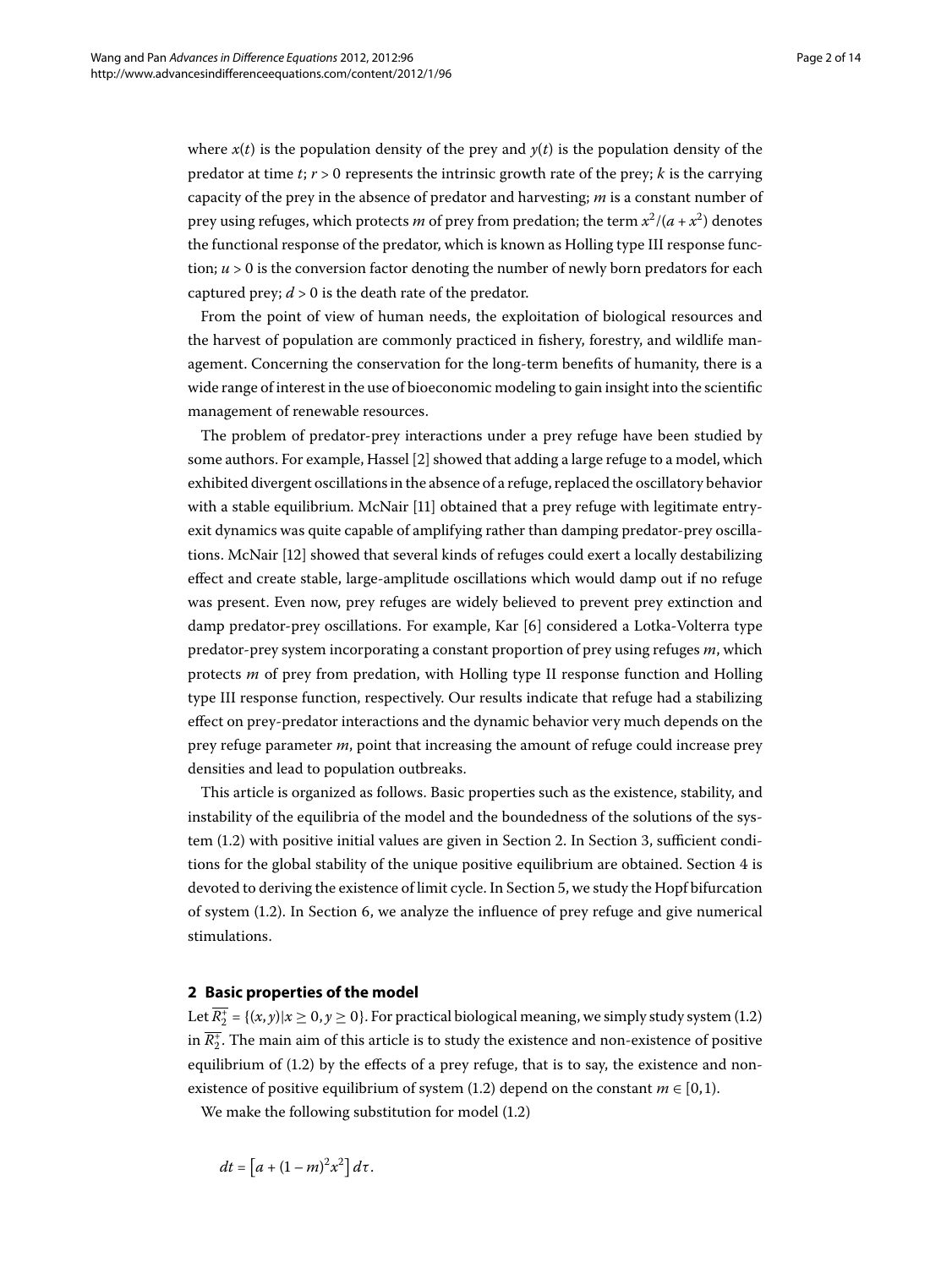Denoting new argument *τ* with *t* again, it gives

<span id="page-2-0"></span>
$$
\begin{cases} \frac{dx}{dt} = x^2 \{ r(1 - \frac{x}{k}) [a + (1 - m)^2 x^2] - (1 - m)^2 y \}, \\ \frac{dy}{dt} = y[-da + (u - d)(1 - m)^2 x^2]. \end{cases}
$$
(2.1)

Solutions of system  $(2.1)$  $(2.1)$  $(2.1)$  are discussed as follows:

(1) If  $u \le d$ , system (2.1) possesses only two equilibrium points on the region  $\overline{R_2^+}$ , they are the trivial solution  $O(0, 0)$  and the semi-trivial solution in the absence of predator  $P_1(k, 0)$ ;

(2) If *u* > *d*, system (2.1) admits three equilibrium points on the region  $\overline{R_2^+}$ , they are the trivial solution  $O(0, 0)$ , the semi-trivial solution in the absence of predator  $P_1(k, 0)$  and the unique positive constant solution  $P_2(x_1, y_1)$ , where

$$
x_1 = \frac{1}{1-m}\sqrt{\frac{da}{u-d}}, \qquad y_1 = r\left[1-\frac{1}{k(1-m)}\sqrt{\frac{da}{u-d}}\right]\frac{ua}{(u-d)(1-m)^2}.
$$

<span id="page-2-1"></span>For the existence of positive constant solution  $P_2(x_1, y_1)$ , it is necessary to assume that  $1 - \frac{1}{k(1-m)} \sqrt{\frac{da}{u-d}} > 0$ , then we derive that  $0 \le m < 1 - \frac{1}{k} \sqrt{\frac{da}{u-d}}$ .

It turns out that the non-constant positive solutions of  $(2.1)$  may exist for some ranges of the parameter  $m$ . From the first equation of system  $(1.2)$ , it is easy to derive that

 $\limsup x(t) \leq k.$  $t\rightarrow+\infty$ 

**Lemma 2[.](#page-0-1)1** *The solution*  $(x(t), y(t))$  *of system* (1.2) *with the initial value*  $x(0) > 0$ ,  $y(0) > 0$ *is positive and bounded for all*  $t \geq 0$ *.* 

*Proof* We see that  $\frac{dx}{dt}|_{x=k} = -\frac{(1-m)^2k^2y}{a+(1-m)^2k^2} < 0$  with  $y > 0$ , so  $x = k$  is a untangent line of sys-tem (1[.](#page-0-1)2). And the positive trajectory of system (1.2) goes through from its right side to its left side when it meets the line *x* = *k*.

Construct Dulac function  $w(x, y) = y + \mu x - l$ , computing  $w = 0$  along the trajectories of system  $(1.2)$ 

$$
\frac{dw}{dt} = \frac{dy}{dt} + u\frac{dx}{dt}x = -dy + urx^2\left(1 - \frac{x}{k}\right) = urx^2\left(1 - \frac{x}{k}\right) - d(l - ux).
$$

If  $l > 0$  is large enough, we have  $\frac{dw}{dt} < 0$ , where  $0 < x < k$ . So the line  $y + ux = l$  goes through from its upside to its downside in the region  $\{(x, y) | 0 < x < k, 0 < y < +\infty\}$ . For sys-If  $l > 0$  is large enough, we have  $\frac{dW}{dt} < 0$ , where through from its upside to its downside in the region ring  $\widehat{OABC}$ tem (1.2), constructing a Bendixson ring  $\overline{OABC}$  including  $P_2(x_1, y_1)$ . Define  $\overline{OA}$ ,  $\overline{AB}$ ,  $\overline{BC}$ as the lengths of lines  $L_1 = y = 0$ ,  $L_2 = x - k = 0$ ,  $L_3 = y + ux - l$ , respectively. The boundary tem (1.2), constructing a Bendixson ring *OABC* including  $P_2(x_1, y_1)$ . Define *OA*, *AB*, *BC*<br>as the lengths of lines  $L_1 = y = 0$ ,  $L_2 = x - k = 0$ ,  $L_3 = y + ux - l$ , respectively. The boundary<br>line of the Bendixson ring *OABC's* of the Bendixson ring when it meets the boundary line *J*. ne of the Bendixson ring OABC's is J. So, the orbits of system (1.2) enter into the interior<br>The Bendixson ring when it meets the boundary line J.<br>If the initial value  $p$  which is in the first quadrant is not in the OABC,

a curve  $J_p$  in the same way, denoting  $p \in J_p$ . Thus the positive trajectory  $L_p^+$  which is pass through  $p$  goes through into the interior of  $J_p$  at the end. Note that the point  $P_2(x_1, y_1)$  is a curve  $J_p$  in the same way, denoting  $p \in J_p$ . Thus the posit through  $p$  goes through into the interior of  $J_p$  at the end. I<br>the unique equilibrium point in the Bendixson ring OABC the unique equilibrium point in the Bendixson ring OABC. Through the Limit collection theory, we know that the trajectory  $L_p^+$  goes through into the interior of the Bendixson the unique<br>theory, we<br>ring *OABC* ring  $\widehat{OABC}$  at the end[.](#page-0-1) Therefore, all of the solutions  $(x(t), y(t))$  of system (1.2) with the initial value  $x(0) > 0$ ,  $y(0) > 0$  are positive and bounded. This completes the proof.  $\Box$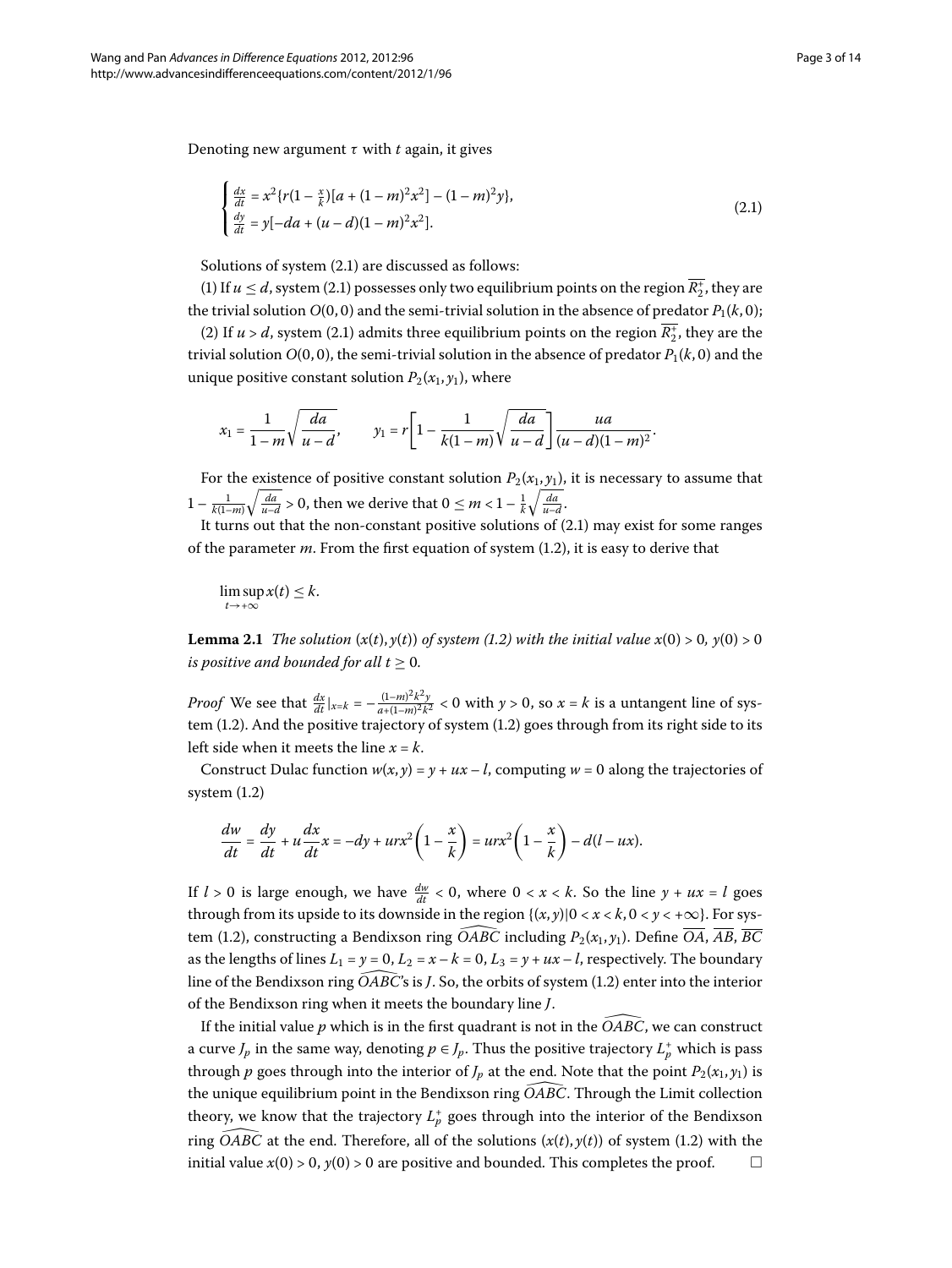<span id="page-3-0"></span>**Lemma 2.2** (1)  $O(0,0)$  *is a stable node point*;

*(2)* if  $u \le d$  holds,  $P_1(k, 0)$  is a stable focus or a stable node; (3) if  $u > d$  holds, then  $P_1(k, 0)$  is a stable focus or a stable node for  $1 - \frac{1}{k} \sqrt{\frac{da}{u-d}} < m < 1$ ;  $P_1(k,0)$  *is a stable node point for*  $0 \leq m < 1 - \frac{1}{k} \sqrt{\frac{da}{u-d}}$ ;  $P_1(k,0)$  *is a stable node point for*  $m=1-\frac{1}{k}\sqrt{\frac{da}{u-d}}.$   $P_2(x_1,y_1)$  is an unstable focus or an unstable node for  $0\leq m< 1-\frac{u+2d}{2dk}\sqrt{\frac{da}{u-d}}$  $P_2(x_1,y_1)$  is a stable focus or a stable node for  $1-\frac{u+2d}{2dk}\sqrt{\frac{da}{u-d}} < m < 1-\frac{1}{k}\sqrt{\frac{da}{u-d}};$   $P_2(x_1,y_1)$  is a *center or a focus for m* =  $1 - \frac{u+2d}{2dk} \sqrt{\frac{da}{u-d}}$ .

*Proof* The Jacobian matrix of system (2.1) is given by

$$
J(x,y)
$$
  
=  $\left(r[2ax - \frac{3a}{k}x^2 + 4(1-m)^2x^3 - \frac{5(1-m)^2}{k}x^4] - 2(1-m)^2xy - (1-m)^2x^2 - 2(u-d)(1-m)^2xy\right)$   
-da +  $(u-d)(1-m)^2x^2$ 

(1) Since det  $J(0, 0) = 0$ ,  $O(0, 0)$  is a higher-order singular point. We make a transformation  $d\tau = -\frac{1}{da} dt$ . Substituting this into (2.1), then replacing *τ* with *t* gives

$$
\begin{cases} \frac{dx}{dt} = -\frac{r}{d}x^2 + \frac{r}{dk}x^3 - \frac{r(1-m)^2}{da}x^4 + \frac{r(1-m)^2}{da}x^5 + \frac{(1-m)^2}{da}x^2y \equiv P_2(x, y),\\ \frac{dy}{dt} = y - \frac{(u-d)(1-m)^2}{da}x^2y = y + Q_2(x, y). \end{cases}
$$
(2.2)

From  $y + Q_2(x, y) = 0$ , we can solve that  $y = \varphi(x) \equiv 0$ . Furthermore, we can derive that  $P_2(x, \varphi(x)) = -\frac{r}{d}x^2 + \frac{r}{dk}x^3 - \frac{r(1-m)^2}{da}x^4 + \frac{r(1-m)^2}{dak}x^5$ , so we have  $\Delta_n = -\frac{r}{d} \neq 0$ ,  $n = 2$ . According to Zhang *et al.* [13], we can derive that  $O(0, 0)$  is a stable node point.

(2) The Jacobian matrix of system (2[.](#page-2-0)1) for the equilibrium point  $P_1(k, 0)$  is given by

$$
J(k,0) = \begin{pmatrix} r[-ak - (1-m)^2k^3] & -(1-m)^2k^2 \\ 0 & -da + (u-d)(1-m)^2k^2 \end{pmatrix}.
$$

If  $u \le d$ , the eigenvalues of matrix  $r[-ak - (1 - m)^2k^3]$  and  $-da + (u - d)(1 - m)^2k^2$  are negative, hence  $P_1(k, 0)$  is a stable focus or a stable node.

(3) If  $u > d$ , according to (2), we know that if  $-da + (u - d)(1 - m)^2 k^2 < 0$ , namely 1 –  $\frac{1}{k}\sqrt{\frac{da}{u-d}} < m < 1$ , then  $p = \det J(k,0) > 0$ , hence  $P_1(k,0)$  is a stable focus or a stable node; if  $-da + (u-d)(1-m)^2k^2 > 0$ , namely  $0 \le m < 1 - \frac{1}{k}\sqrt{\frac{da}{u-d}}$ , then det  $J(k,0) < 0$ , hence  $P_1(k,0)$  is a saddle point. If  $m=1-\frac{1}{k}\sqrt{\frac{da}{u-d}}$ , then  $\det J(k,0)=0$ , thus  $P_1(k,0)$  is a higher-order singular point. In this situation  $P_1(k, 0)$  and point  $P_2(x_1, y_1)$  are the same point. So  $P_1(k, 0)$  is a stable node point.

As det  $J(x_1, y_1) = 2(u - d)(1 - m)^4 x_1^3 y_1 > 0$ ,

$$
P = -r \left[ 2ax_1 + 4(1 - m)^2 x_1^3 - \frac{3a}{k} x_1^2 - \frac{5(1 - m)^2}{k} x_1^4 \right] + 2(1 - m)^2 x_1 y_1
$$
  
= 
$$
-r \left[ -\frac{a}{k} x_1^2 + 2(1 - m)^2 x_1^3 - \frac{3(1 - m)^2}{k} x_1^4 \right]
$$
  
= 
$$
-rx_1^2 \left[ 2(1 - m) \sqrt{\frac{da}{u - d}} - \frac{au + 2da}{k(u - d)} \right],
$$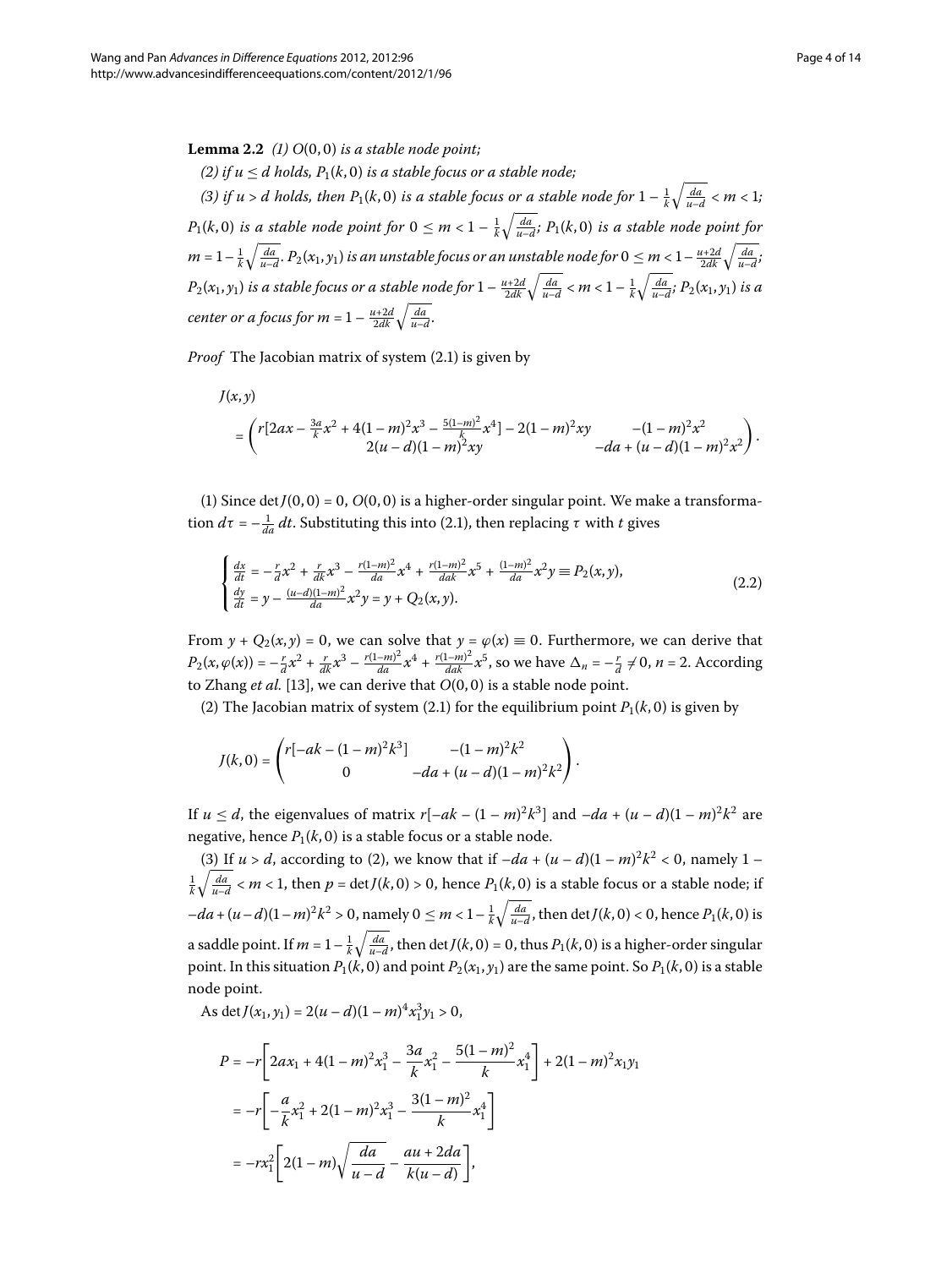if  $2(1-m)\sqrt{\frac{da}{u-d}} - \frac{au+2da}{k(u-d)} > 0$ , namely  $0 \le m < 1 - \frac{u+2d}{2dk} \sqrt{\frac{da}{u-d}}$ , we derive that  $P < 0$ , then  $P_2(x_1, y_1)$  is an unstable focus or an unstable node; if  $2(1-m)\sqrt{\frac{da}{u-d}} - \frac{au+2da}{k(u-d)} < 0$ , namely  $1 - \frac{u+2d}{2dk} \sqrt{\frac{da}{u-d}} < m < 1 - \frac{1}{k} \sqrt{\frac{da}{u-d}}$ , we derive that  $P > 0$ , then  $P_2(x_1, y_1)$  is a stable focus or a stable node; if  $2(1 - m)\sqrt{\frac{da}{u-d} - \frac{au + 2da}{k(u-d)}} = 0$ , namely  $P = 0$ , then we can derive that  $P_2(x_1, y_1)$ is a center or a focus. The proof is completed.

<span id="page-4-2"></span>From Lemma 2.2, if  $P = -rx_1^2[2(1-m)\sqrt{\frac{da}{u-d}} - \frac{au+2da}{k(u-d)}] = 0$  holds, namely  $m = 1 - \frac{u+2d}{2dk}\sqrt{\frac{da}{u-d}}$  $P_{2}(x_{1},y_{1})$  is a center focus. We can make further conclusions:

**Lemma 2.3** (1) if  $C_0 > 0$  holds,  $P_2(x_1, y_1)$  is a stable fine focus with order one;

(2) if  $C_0$  < 0 holds,  $P_2(x_1, y_1)$  *is an unstable fine focus with order one;* (3) if  $C_0 = 0$  and  $C_1 > 0$  hold,  $P_2(x_1, y_1)$  is a stable fine focus with second-order;  $(4)$  *if*  $C_0 = 0$  and  $C_1 < 0$  hold,  $P_2(x_1, y_1)$  *is an unstable fine focus with second-order, where* 

 $C_0 = \frac{\Pi}{2} (3G + 3F + I + 2DE - 5EG - 3D - HG)$  and

$$
C_1 = \frac{\Pi}{8} \left( 10M - \frac{28}{3}EDN - 12E^2F - \frac{10}{3}ED^3 - 48E^3D + \frac{112}{3}E^2HG - \frac{106}{3}E^2HD - \frac{32}{3}EDH^2 + 76E^3G + 52DE^2 - 52GE^2
$$
  
+ 36EDH - 36EGH - 2EFH +  $\frac{26}{3}EGH^2$   
+  $\frac{70}{3}G^2F - \frac{100}{3}EDG^2 - \frac{2}{3}D^2F + 4FN + 2FH^2 - \frac{10}{3}DL - \frac{40}{3}DGF + \frac{92}{3}EGD^2$   
+ 4D<sup>3</sup> - 14GD<sup>2</sup> -  $\frac{2}{3}ENG + \frac{40}{3}GL + 10DG^2 - 6DN + 10DH^2 - 10GH^2$ .

*Proof* First use the coordinate translation, that is translation the origin of coordinates into the point  $P_2(x_1, y_1)$ . Then we assume

<span id="page-4-1"></span>
$$
\overline{x} = x - x_1
$$
,  $\overline{y} = y - y_1$ ,  $d\overline{t} = (1 - m)^2 x_1^2 dt$ .

Replacing  $\overline{x}$ ,  $\overline{y}$ ,  $\overline{t}$  with *x*, *y*, *t*, respectively, it gives

<span id="page-4-0"></span>
$$
\begin{cases}\n\frac{dx}{dt} = -y - \frac{2}{x_1}xy + \frac{r}{(1-m)^2x_1^2} \left[a + 6x_1^2(1-m)^2 - \frac{3ax_1+10(1-m)^2x_1^3}{k} - (1-m)^2y_1\right]x^2 \\
-\frac{1}{x_1^2}x^2y + \frac{r}{(1-m)^2x_1^2} \left[4x_1(1-m)^2 - \frac{a+10(1-m)^2x_1^2}{k}\right]x^3 + \frac{r}{x_1^2} \left[1 - \frac{5x_1}{k}\right]x^4 - \frac{r}{kx_1^2}x^5,\n\end{cases}\n\begin{cases}\n(2.3) \\
\frac{dy}{dt} = \frac{2(u-d)y_1}{x_1}x + \frac{(u-d)y_1}{x_1^2}x^2 + \frac{2(u-d)}{x_1}xy + \frac{u-d}{x_1^2}x^2y.\n\end{cases}
$$

We denote  $A = \sqrt{\frac{2(u-d)y_1}{x_1}} > 0$  and make the following transformations  $u = x$ ,  $v = \frac{1}{A}y$ ,  $d\tau =$ –*A dt*, and replacing *u*, *v*, *τ* with *x*, *y*, *t*, respectively, we have

$$
\begin{cases}\n\frac{dx}{dt} = y + Dxy - Ex^2 + Nx^2y - Fx^3 - Lx^4 + Mx^5 = y + \sum_{j=2}^5 P_j(x, y) \equiv \hat{P}(x, y), \\
\frac{dy}{dt} = -x - Gx^2 - Hxy - Ix^2y = -x + \sum_{j=2}^3 Q_j(x, y) \equiv \hat{Q}(x, y),\n\end{cases} (2.4)
$$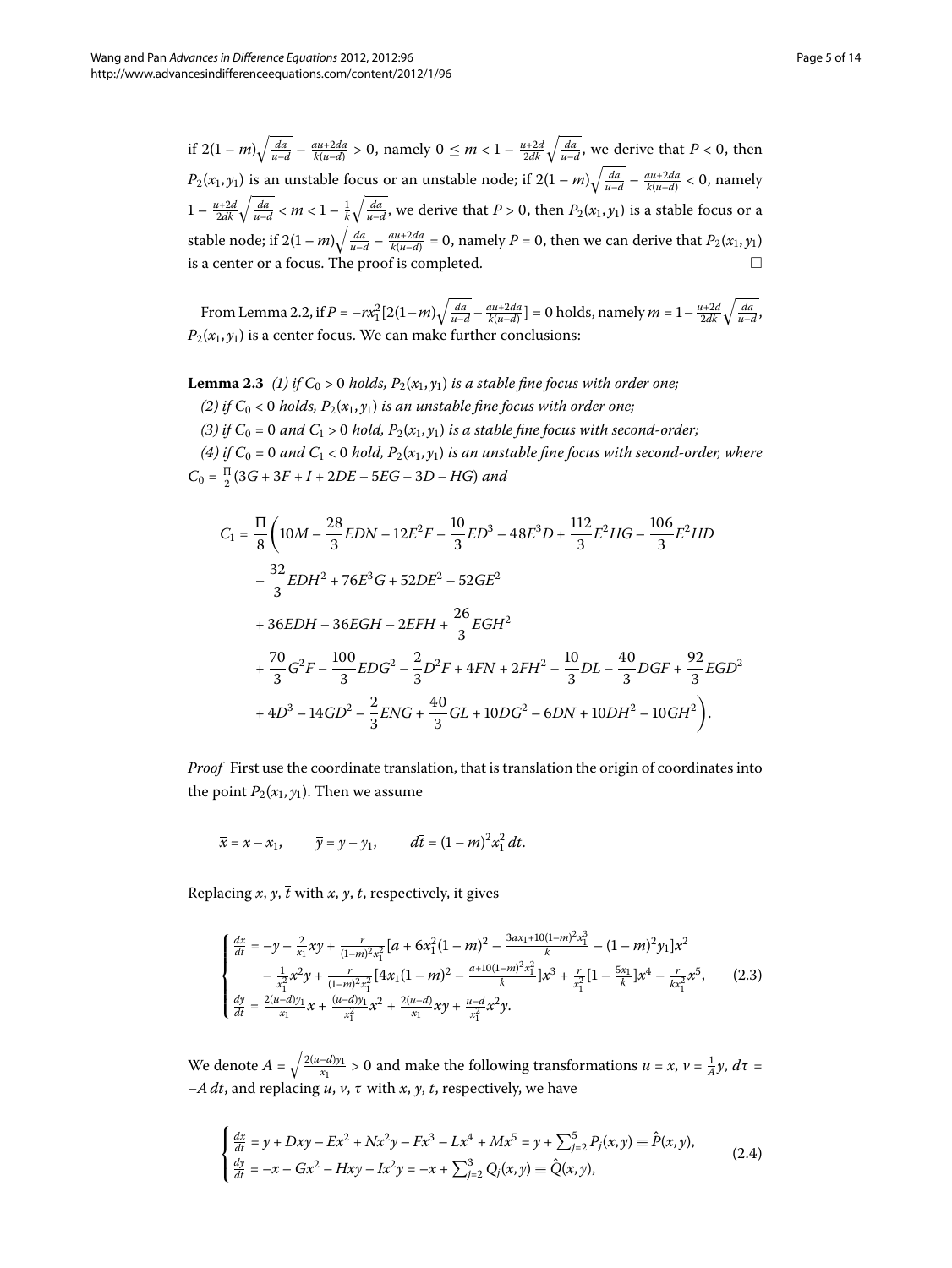where

$$
D = \frac{2}{x_1}, \qquad E = \frac{r}{A(1-m)^2 x_1^2} \left[ a + 6x_1^2 (1-m)^2 - \frac{3ax_1 + 10(1-m)^2 x_1^3}{k} - (1-m)^2 y_1 \right],
$$
  
\n
$$
N = \frac{1}{x_1^2}, \qquad F = \frac{r}{A(1-m)^2 x_1^2} \left[ 4x_1 (1-m)^2 - \frac{a + 10(1-m)^2 x_1}{k} \right],
$$
  
\n
$$
L = \frac{r}{Ax_1^2} \left[ 1 - \frac{5x_1}{k} \right], \qquad M = \frac{r}{Ax_1^2}, \qquad G = \frac{(u-d)y_1}{A^2 x_1^2},
$$
  
\n
$$
H = \frac{2(u-d)}{Ax_1}, \qquad I = \frac{u-d}{Ax_1^2}.
$$

It is obvious that  $D^2 = 4N$  and  $HD = 4I$ . Then we make use of the method Poincare to calculate the focus value.

Construct a form progression  $F(x, y) = x^2 + y^2 + \sum_{k=3}^{\infty} F_k(x, y)$ , where  $F_k(x, y)$  is the *k*th homogeneous multinomials with *x* and *y*.

Considering  $\frac{dF}{dt}|_{(2,4)} = \frac{\partial F}{\partial t} \cdot \hat{P}(x,y) + \frac{\partial F}{\partial t} \hat{Q}(x,y) = 0$ , we can obtain that three multinomials and four multinomials of  $F(x, y)$  are equal to zero separately.

Noting that  $2xP_2(x, y) + 2yQ_2(x, y) = -H_3(x, y)$  we can obtain

$$
H_3 = 2Ex^3 + (2G - 2D)x^2y + 2Hxy^2.
$$

Let  $F_3(x, y) = a_0x^3 + a_1x^2y + a_2xy^2 + a_3y^3$ , then we can obtain the following form:

$$
y\frac{\partial F_3}{\partial x} - x\frac{\partial F_3}{\partial y} = y\left(3a_0x^2 + 2a_1xy + a_2y^2\right) - x\left(a_1x^2 + 2a_2xy + 3a_3y^2\right)
$$

$$
= -a_1x^3 + (3a_0 - 2a_2)x^2y + (2a_1 - 3a_3)xy^2 + a_2y^3.
$$

From  $y \frac{\partial F_3}{\partial x} - x \frac{\partial F_3}{\partial y} = H_3$ , we can derive that

$$
-a_1x^3 + 3(a_0 - 2a_2)x^2y + (2a_1 - 3a_3)xy^2 + a_2y^3 = 2Ex^3 + (2G - 2D)x^2y + 2Hxy^2.
$$

Through the comparison method of correlates, we can obtain that

$$
\begin{cases}\n a_0 = \frac{2G-2D}{3}, \\
 a_1 = -2E, \\
 a_2 = 0, \\
 a_3 = -\frac{2H+4E}{3},\n\end{cases}
$$

then  $F_3(x, y) = \frac{2G - 2D}{3}x^3 - 2Ex^2y - \frac{2H + 4E}{3}y^3$  and

$$
-H_4 = 2xP_3 + 2yQ_3 + \frac{\partial F_3}{\partial x} \cdot P_2 + \frac{\partial F_3}{\partial y} \cdot Q_2
$$
  
=  $(2EG + 2D - 2G - 2F)x^4 + (2HG + 4EG - 2I - 4DE)x^2y^2$   
+  $(2N + 2GD + 4E^2 + 2EH - 2D^2)x^3y + (2H^2 + 4EH)xy^3$ .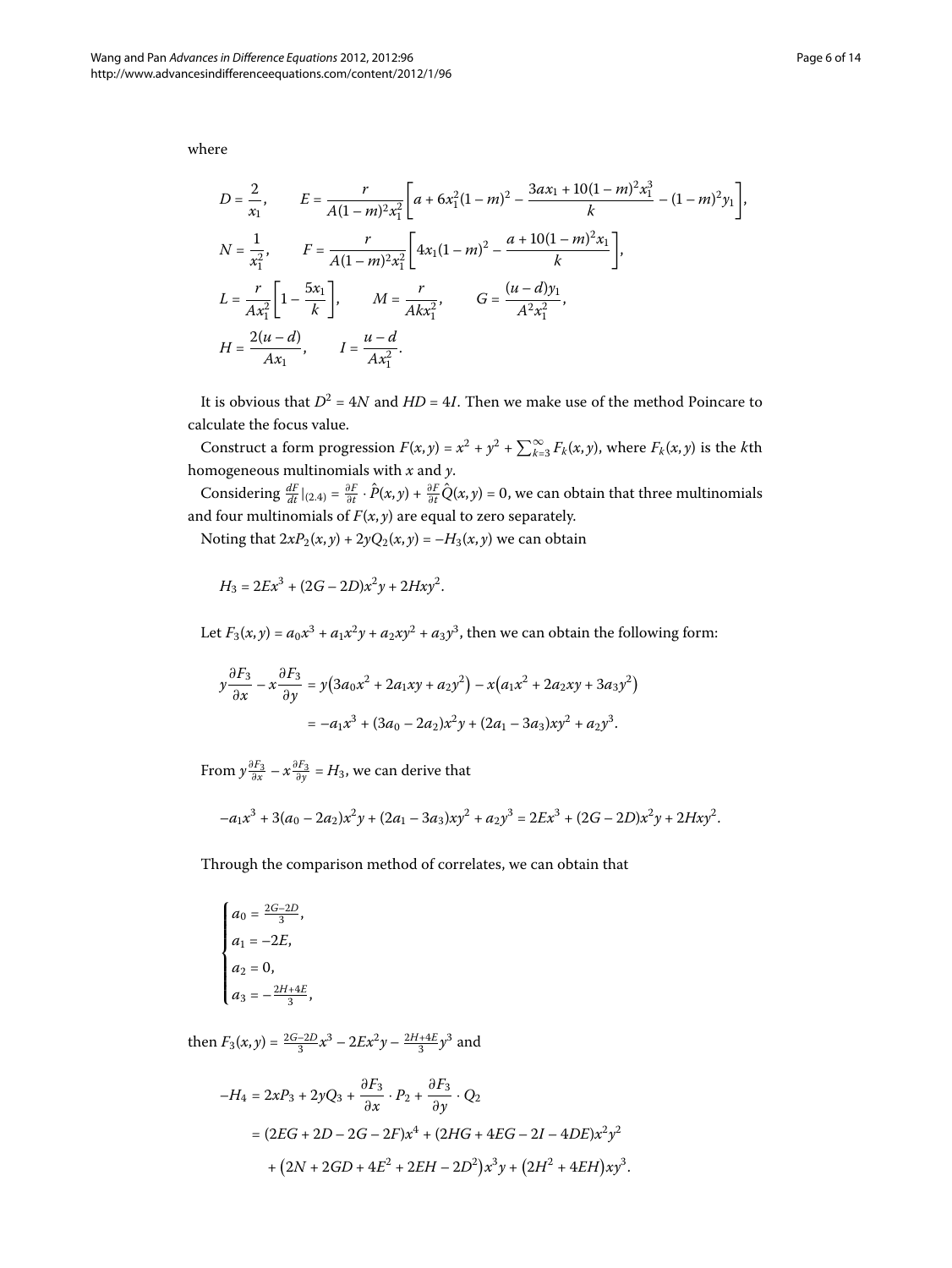Let  $x = r \cos \theta$ ,  $y = r \sin \theta$ , then we can derive that

$$
C_0 = \int_0^{2\Pi} H_4(\cos\theta, \sin\theta) \, d\theta = \frac{\Pi}{2} (3G + 3F + I + 2DE - 5EG - 3D - HG).
$$

Hence, then point  $O(0, 0)$  of system  $(2.3)$  is an unstable fine focus with order one when *C*<sub>0</sub> > 0. But considering the time change  $d\tau = -A dt$ ,  $P_2(x_1, y_1)$  is a stable fine focus with order one. And  $P_2(x_1, y_1)$  is an unstable fine focus with order one when  $C_0 < 0$ . If  $C_0 = 0$ , namely  $3G + 3F + I + 2DE - 5EG - 3D - HG = 0$ , we denote

$$
F_4(x,y) = b_0 x^4 + b_1 x^3 y + b_2 x^2 y^2 + b_3 x y^3 + b_4 y^4.
$$

By substituting  $F_4(x, y) = b_0 x^4 + b_1 x^3 y + b_2 x^2 y^2 + b_3 xy^3 + b_4 y^4$  into  $y \frac{\partial F_4}{\partial x} - x \frac{\partial F_4}{\partial y} = H_4$ ,

$$
b_3y^4 - b_1x^4 + (4b_0 - 2b_2)x^3y + (3b_1 - 3b_3)x^2y^2 + (2b_2 - 4b_4)xy^3
$$
  
=  $(2G + 2F - 2EG - 2D)x^4 + (2I + 4DE - 2HG - 4EG)x^2y^2$   
+  $(2D^2 - 2N - 2GD - 4E^2 - 2EH)x^3y - (2H^2 + 4EH)xy^3$ .

Through the comparison method of correlates, we can obtain that

$$
\begin{cases}\nb_0 = \frac{1}{2}D^2 - \frac{1}{2}N - \frac{1}{2}GD - E^2 - \frac{3}{2}EH - \frac{1}{2}H^2, \\
b_1 = 2EG + 2D - 2G - 2F = \frac{1}{3}(2I + 4DE - 2HG - 4EG), \\
b_2 = -H^2 - 2EH, \\
b_3 = 0, \\
b_4 = 0,\n\end{cases}
$$

then we have

$$
F_4(x,y) = \left(\frac{1}{2}D^2 - \frac{1}{2}N - \frac{1}{2}GD - E^2 - \frac{3}{2}EH - \frac{1}{2}H^2\right)x^4
$$
  
+ 
$$
(2EG + 2D - 2G - 2F)x^3y - (H^2 + 2EH)x^2y^2.
$$

Also

$$
-H_5 = 2xP_4 + 2yQ_4 + P_3 \frac{\partial F_3}{\partial x} + Q_3 \frac{\partial F_3}{\partial y} + P_2 \frac{\partial F_4}{\partial x} + Q_2 \frac{\partial F_4}{\partial y}
$$
  
=  $(-2L - 2GF + 2DF - 2D^2E + 2NE + 2GDE + 4E^3 + 6E^2H + 2EH^2)x^5$   
+  $(2GN - 4DN + 10EF + 2EI + 2D^3 - 2GD^2 - 4E^2D - 6EHD - 2H^2D$   
-  $6E^2G - 6DE + 6GE + 2GH^2 + 2EGH - 2DH + 2GH + 2FH)x^4y$   
+  $(-4EN + 6EGD + 6D^2 - 6GD - 6FD + 6EH^2 + 4E^2H + 2H^3)x^3y^2 + (2HI + 4EI - 2DH^2 - 4DEH)x^2y^3$ .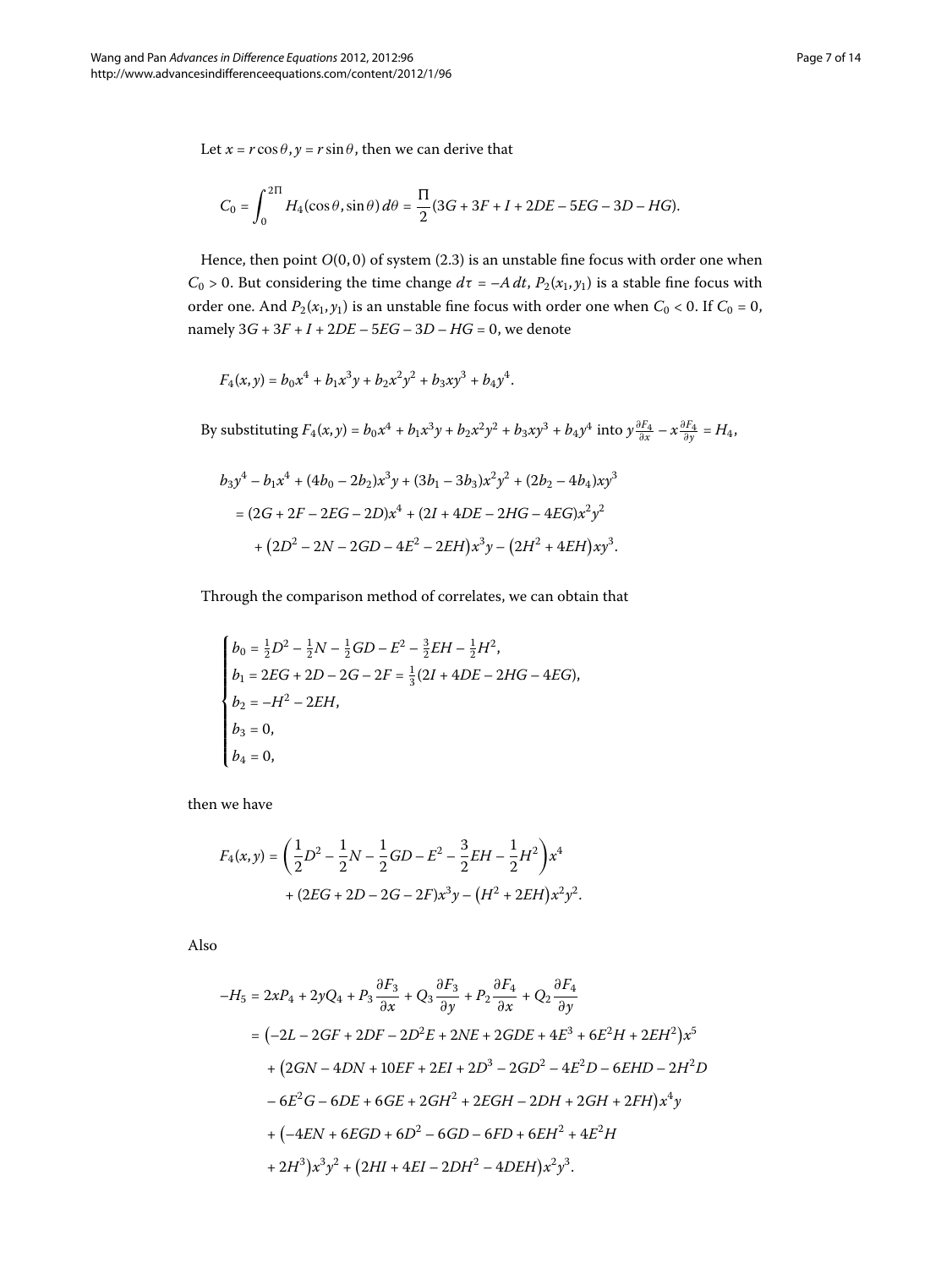Noting  $F_5(x, y) = d_0 x^5 + d_1 x^4 y + d_2 x^3 y^2 + d_3 x^2 y^3 + d_4 x y^4 + d_5 y^5$  into  $y \frac{\partial F_5}{\partial x} - x \frac{\partial F_5}{\partial y} = H_5$ , through the comparison method of correlates, we can obtain that

<span id="page-7-1"></span>
$$
d_0 = -\frac{2}{5}GN - \frac{4}{5}DN - 2EF + 6EI + \frac{8}{5}GN + \frac{4}{5}E^2D + \frac{8}{3}HI + \frac{6}{5}E^2G + \frac{6}{5}DE
$$
  
\n
$$
-\frac{6}{5}EG - \frac{2}{5}GH^2 - \frac{2}{5}EGH + \frac{8}{5}I - \frac{2}{5}GH - \frac{2}{5}FH,
$$
  
\n
$$
d_1 = -2L - 2GF + 2DF - 6EN + 2GDE + 4E^3 + 6E^2H + 2EH^2,
$$
  
\n
$$
d_2 = 2HI + 2EI,
$$
  
\n
$$
d_3 = -\frac{28}{3}EN + \frac{14}{3}EGD + 8N - 2GD + \frac{2}{3}FD + \frac{14}{3}EH^2 + \frac{28}{3}E^2H + \frac{2}{3}H^3
$$
  
\n
$$
-\frac{8}{3}L - \frac{8}{3}GF + \frac{16}{3}E^3,
$$
  
\n
$$
d_4 = 0,
$$
  
\n
$$
d_5 = -\frac{52}{15}EN + \frac{28}{15}EGD + \frac{16}{5}N - \frac{4}{5}GD + \frac{4}{15}FD + \frac{28}{15}EH^2 + \frac{28}{15}EH^2 + \frac{56}{15}E^2H + \frac{4}{15}H^3 - \frac{16}{15}L - \frac{16}{15}GF + \frac{32}{15}E^3.
$$
  
\n(2.5)

Substituting  $(2.5)$  into

$$
-H_6=2xP_5+2yQ_5+P_2\frac{\partial F_5}{\partial x}+Q_2\frac{\partial F_5}{\partial y}+P_3\frac{\partial F_4}{\partial x}+Q_3\frac{\partial F_4}{\partial y}+P_4\frac{\partial F_3}{\partial x}+Q_4\frac{\partial F_3}{\partial y},
$$

we can derive that

$$
C_1 = \frac{\Pi}{8} \left( 10M - \frac{28}{3}EDN - 12E^2F - \frac{10}{3}ED^3 - 48E^3D + \frac{112}{3}E^2HG - \frac{106}{3}E^2HD - \frac{32}{3}EDH^2 + 76E^3G + 52DE^2 - 52GE^2 + 36EDH - 36EGH - 2EFH + \frac{26}{3}EGH^2 + \frac{70}{3}G^2F - \frac{100}{3}EDG^2 - \frac{2}{3}D^2F + 4FN + 2FH^2 - \frac{10}{3}DL - \frac{40}{3}DGF + \frac{92}{3}EGD^2 + 4D^3 - 14GD^2 - \frac{2}{3}ENG + \frac{40}{3}GL + 10DG^2 - 6DN + 10DH^2 - 10GH^2 \right).
$$

<span id="page-7-2"></span><span id="page-7-0"></span>Hence point  $O(0, 0)$  of system  $(2.3)$  is an unstable fine focus with second-order when *C*<sub>1</sub> > 0. But considering the time change  $d\tau = -A dt$ , we know that  $P_2(x_1, y_1)$  is a stable fine focus with second-order. And  $P_2(x_1, y_1)$  is an unstable fine focus with second-order when  $C_1$  < 0. The proof is completed.  $\Box$ 

**Remark** If  $C_1 = 0$  holds,  $P_2(x_1, y_1)$  is possible a fine focus with third-order.

### **3 Global stability of the unique positive equilibrium**

**Theorem 3.1** Suppose that  $1 - \frac{\sqrt{3a}}{k} \le m < 1$  holds and there is no close orbit around system *([.\)](#page-2-0) in the first quadrant. Assume that:*

(H<sub>1</sub>) 
$$
d < u \le \frac{4}{3}d
$$
;  
\n(H<sub>2</sub>)  $u > \frac{4}{3}d$  and  $u \ne 4d$ ,  $1 - \frac{\sqrt{3a}}{k} \le m < 1 - \frac{1}{k}\sqrt{\frac{da}{u-d}}$ ;  
\n(H<sub>3</sub>)  $u = 4d$ ,  $1 - \frac{\sqrt{3a}}{k} < m < 1 - \frac{\sqrt{3a}}{3k}$ .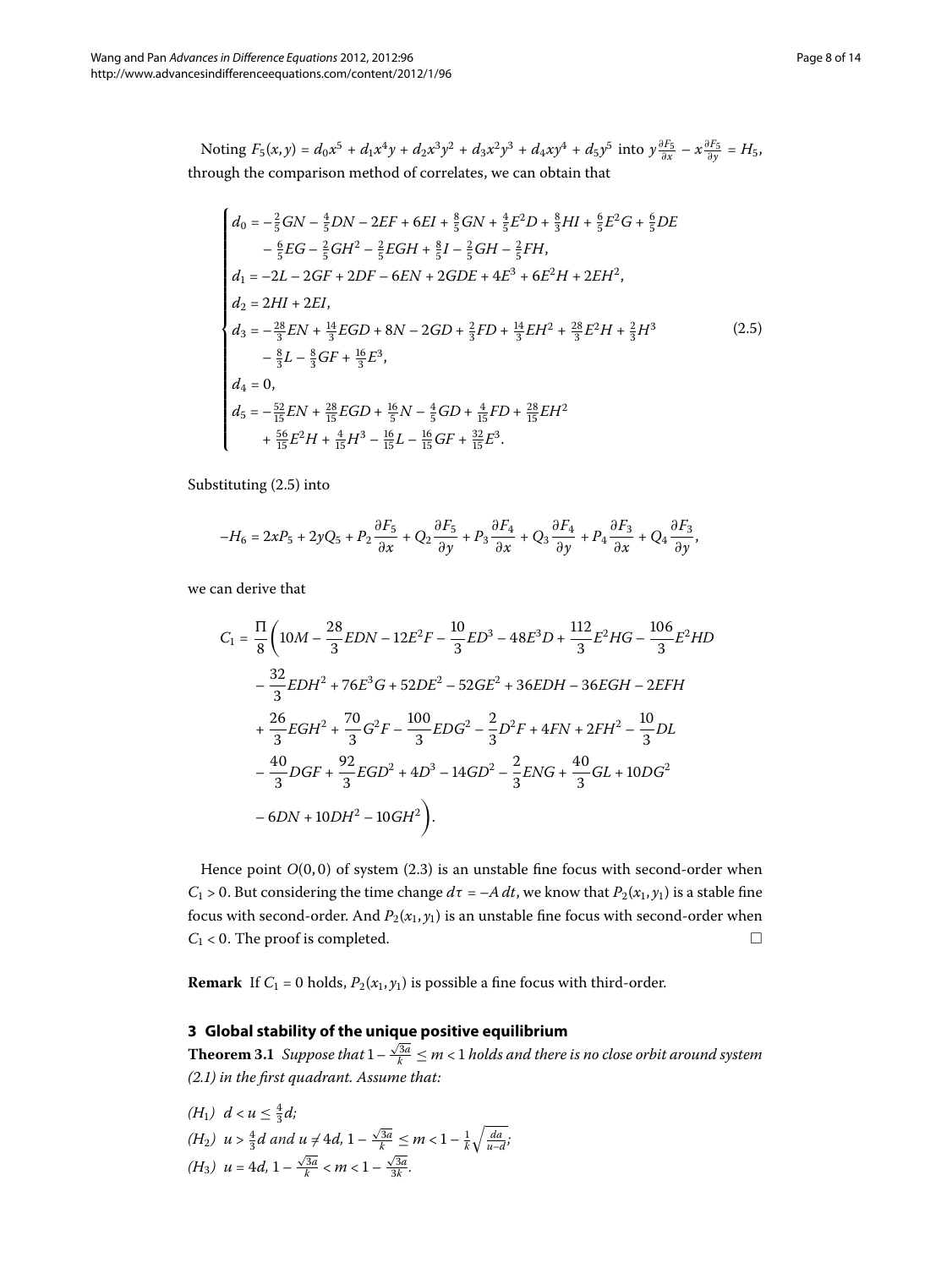*Then the equilibrium P*<sub>1</sub> $(k, 0)$  *of system (2[.](#page-2-0)1) is globally asymptotically stable on the first quadrant, if (H<sub>1</sub>) holds[.](#page-2-0) And the positive equilibrium*  $P_2(x_1, y_1)$  *of system (2.1) is globally asymptotically stable, if one of (H) and (H) holds.*

*Proof* By Lemmas 2[.](#page-0-1)1 and 2.2, the solution  $(x(t), y(t))$  of system (1.2) with the initial values  $x(0) > 0$ ,  $y(0) > 0$  is unanimous bounded for all  $t \ge 0$  and the point  $P_2(x_1, y_1)$  is globally asymptotically stable, we should proof that the system  $(2.1)$  is not exist limit cycle if  $1$  - $\frac{\sqrt{3a}}{k} \leq m < 1$  holds.

Define a Dulac function  $B(x, y) = x^{-2}y^{-1}$ , then from system (2.1), we have

$$
D = \frac{\partial (BP)}{\partial x} + \frac{\partial (BQ)}{\partial y}
$$
  
=  $\frac{r}{y} \left[ -\frac{a}{k} - \frac{3(1-m)^2}{k} x^2 + 2(1-m)^2 x \right]$   
 $\leq \frac{r}{y} \left[ -\frac{a}{k} - \frac{3(1-m)^2}{k} \left( \frac{k}{3} \right)^2 + 2(1-m)^2 \left( \frac{k}{3} \right) \right]$   
 $\leq \frac{r}{y} \left[ -\frac{a}{k} + \frac{(1-m)^2 k}{3} \right].$ 

<span id="page-8-0"></span>Hence if  $m \geq 1 - \frac{\sqrt{3a}}{k}$  and  $D < 0$  for all  $x \geq 0$ , system (2.1) does not exist any close orbit. Then we can obtain that if  $1 - \frac{1}{k} \sqrt{\frac{ad}{u-d}} \leq 1 - \frac{\sqrt{3a}}{k}$  holds, namely  $d < u \leq \frac{4}{3}d$ , the positive equilibrium  $P_2(x_1, y_1)$  does not exist and  $P_1(k, 0)$  of system (2.1) is globally asymptotically stable; if  $u > \frac{4}{3}d$  and  $u \neq 4d$ , then  $1 - \frac{\sqrt{3a}}{k} > 1 - \frac{u+2d}{2k} \sqrt{\frac{a}{d(u-d)}}$  or if  $u = 4d$ , then  $1 - \frac{\sqrt{3a}}{k} = 1 - \frac{1}{2d}$  $\frac{u+2d}{2k}\sqrt{\frac{a}{d(u-d)}}.$  So the positive equilibrium  $P_2(x_1,y_1)$  of system (2.1) is globally asymptotically stable, if one of  $(H_2)$  and  $(H_3)$  holds. The proof is completed.

# **4 Existence of limit cycle**

**Theorem 4.1** Suppose that  $0 \le m < 1 - \frac{u+2d}{2k} \sqrt{\frac{a}{d(u-d)}}$ . Then system (2.1) exists at least one *limit cycle in the first quadrant.*

<span id="page-8-2"></span><span id="page-8-1"></span>*Proof* In the proof of Lemma 2[.](#page-2-1)1, we can obtain the boundary line *J* of the Bendixson ring  $B = \{(x, y) | 0 < x < k, 0 < y < l - ux\}$ . Let *J* be the outer boundary of system (2.1). Due to the Lemma 2.1, we know that there exists an unique unstable singular point  $P_2(x_1, y_1)$  in the Bendixson ring *B*[.](#page-2-1) By Poincare-Bendixson theorem, system (2.1) exists at least one limit cycle in the first quadrant. This completes the proof.  $\Box$ 

### **5 Hopf bifurcation**

By the study of Lou et al. [14[\]](#page-13-3) and the Lemma 2[.](#page-4-2)3 we have the following theorem:

**Theorem 5.1** (1) If  $C_0 > 0$  and  $0 < 1 - \frac{u+2d}{2d} \cdot \frac{1}{k} \sqrt{\frac{da}{u-d}} - m \ll 1$  hold, then system (2.1) exists a *limit cycle around the small neighborhood of*  $P_2(x_1, y_1)$ *. Further if the limit cycle is unique, then it is stable.*

(2) If  $C_0 < 0$  and  $0 < m - (1 - \frac{u+2d}{2d} \cdot \frac{1}{k} \sqrt{\frac{da}{u-d}}) \ll 1$  hold, then system (2.1) exists a limit cycle *around the small neighborhood of*  $P_2(x_1, y_1)$ *. Further if the limit cycle is unique, then it is unstable.*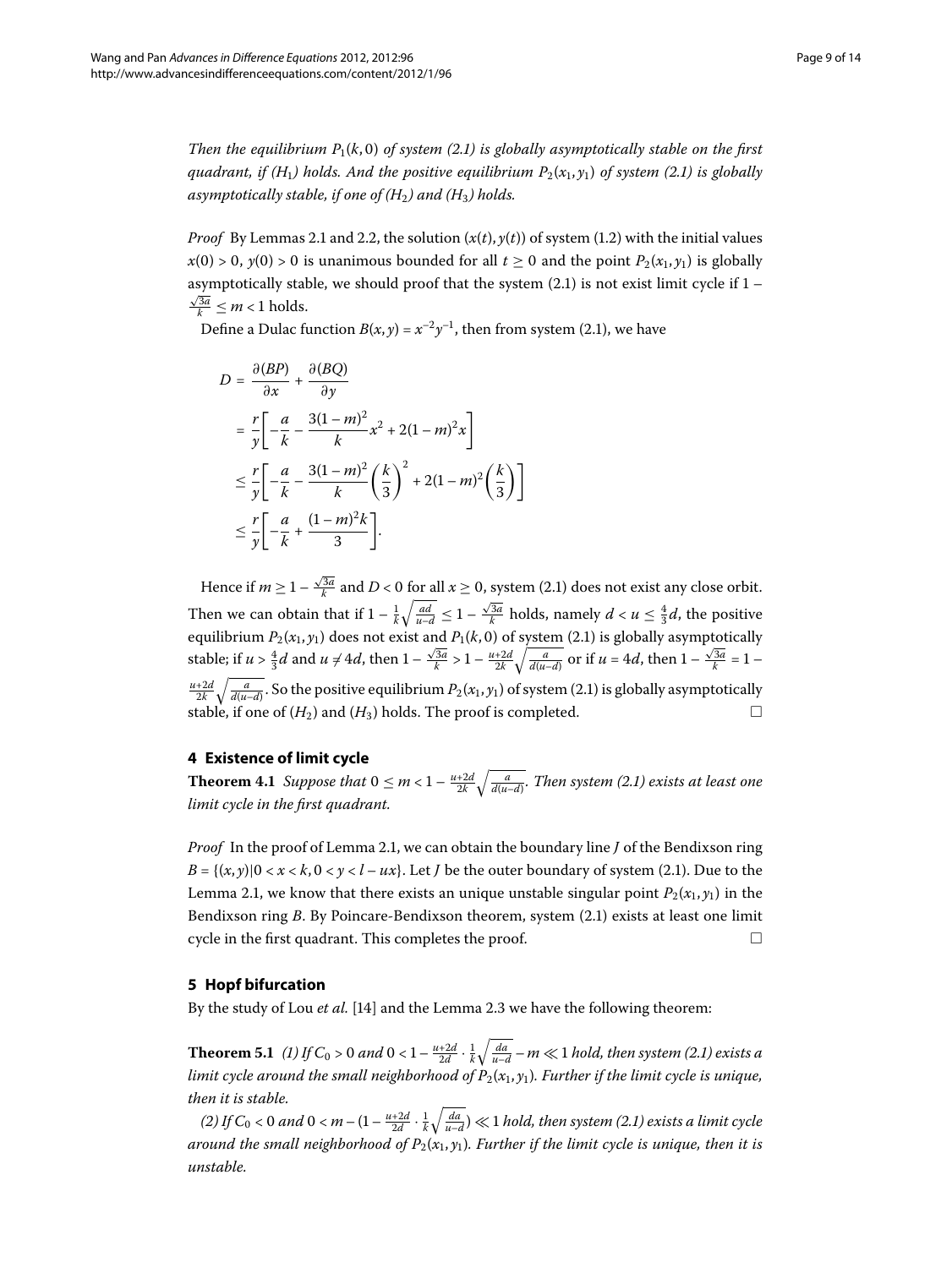<span id="page-9-0"></span> $(3)$  If  $C_1 < 0$ ,  $0 < \delta_3 \ll 1$ ,  $0 < \delta_4 < \delta_3 \ll 1$  and  $0 < C_0 < \delta_3$ ,  $-\delta_4 < P < 0$  hold, then system (2[.](#page-2-0)1) *exists at least two limit cycles around the small neighborhood of*  $P_2(x_1, y_1)$ *.* 

*By selecting the suitable values of the parameters, we can obtain these two limit cycle.*

 $(4)$  If  $C_1 > 0$ ,  $0 < \delta_5 \ll 1$ ,  $0 < \delta_6 < \delta_5 \ll 1$  and  $-\delta_5 < C_0 < 0$ ,  $0 < P < \delta_6$  hold, then system (2[.](#page-2-0)1) *exists at least two limit cycles around the small neighborhood of*  $P_2(x_1, y_1)$ *. By selecting the suitable values of the parameters, we can obtain these two limit cycle.*

# **6 The effect of prey refuge and harvesting efforts and examples**

**6.1 The influence of prey refuge on model ([1.2](#page-0-1))**

By the variable transformation  $dt = a + (1 - m)^2 x^2 d\tau$ , the positive equilibrium  $P_2(x_1, y_1)$ of system (1.2) takes the form  $x_1 = \frac{1}{1-m} \sqrt{\frac{da}{u-d}}$ , and  $y_1 = r[1 - \frac{1}{k(1-m)} \sqrt{\frac{da}{u-d}}] \frac{ua}{(u-d)(1-m)^2}$ , where  $0 < x_1 < k$ .

For  $x_1 < k$ , we have  $\frac{1}{1-m}\sqrt{\frac{da}{u-d}} < k$ , namely  $0 < m < 1 - \frac{1}{k}\sqrt{\frac{da}{u-d}}$ . Then we obtain

<span id="page-9-1"></span>
$$
\frac{dx_1}{dm} = \frac{1}{(1-m)^2} \sqrt{\frac{da}{u-d}} > 0.
$$
\n(6.1)

The above inequality shows that  $x_1$  is a strictly increasing function with respect to the parameter *m* and that the increasing of the prey refuge increases the density of the prey.

One could see that  $y_1$  is also a continuous differential function of the parameter  $m$ . Simple computation shows that

$$
\frac{dy_1}{dm} = r \frac{ua}{(u-d)(1-m)^3} \bigg[ 2 - \frac{3}{k(1-m)} \sqrt{\frac{da}{u-d}} \bigg].
$$
\n(6.2)

We discuss (6.2) in the following two cases.

Case 1: Assume that the inequality  $1 - \frac{3}{2k} \sqrt{\frac{da}{u-d}} < m < 1 - \frac{1}{k} \sqrt{\frac{da}{u-d}}$  holds, then  $\frac{dy_1}{dm} < 0$  for all  $m > 0$ , thus  $y_1$  is a strictly decreasing function with respect to the parameter *m*. That is, increasing the amount of prey refuge can decrease the density of the predator. In this case,  $y_1$  reaches the maximum value  $r[1 - \frac{1}{k} \sqrt{\frac{da}{u-d}}] \frac{ua}{u-d}$  at  $m = 0$ .

Case 2: Assume that the inequality  $0 < m < 1 - \frac{3}{2k} \sqrt{\frac{da}{u-d}}$  holds, then  $\frac{dy_1}{dm} > 0$  for all  $m > 0$ , thus  $y_1$  is a strictly increasing function of parameter  $m$ . That is, increase the amount of prey refuge can increase the density the predator. This analysis shows that increasing the amount of prey refuge can increase the density of the predator due to the predator still has enough food for predation with *m* being small.

### **6.2 Example and simulations**

**Example 1** Let  $r = 0.05$  $r = 0.05$  $r = 0.05$ ,  $k = 4$ ,  $a = 3$ ,  $d = 2$ ,  $u = 4$  in system (2.1). By simple computation, we have

$$
1 - \frac{\sqrt{3a}}{k} = 1 - \frac{3}{4} = 0.25, \qquad 1 - \frac{1}{k} \sqrt{\frac{da}{u - d}} = 1 - \frac{\sqrt{3}}{4} = 0.567,
$$
  

$$
1 - \frac{u + 2d}{2d} \cdot \frac{1}{k} \sqrt{\frac{da}{u - d}} = 1 - \frac{\sqrt{3}}{2} = 0.134, \qquad \frac{4}{3}d = \frac{8}{3} < 4, \qquad u > \frac{4}{3}d.
$$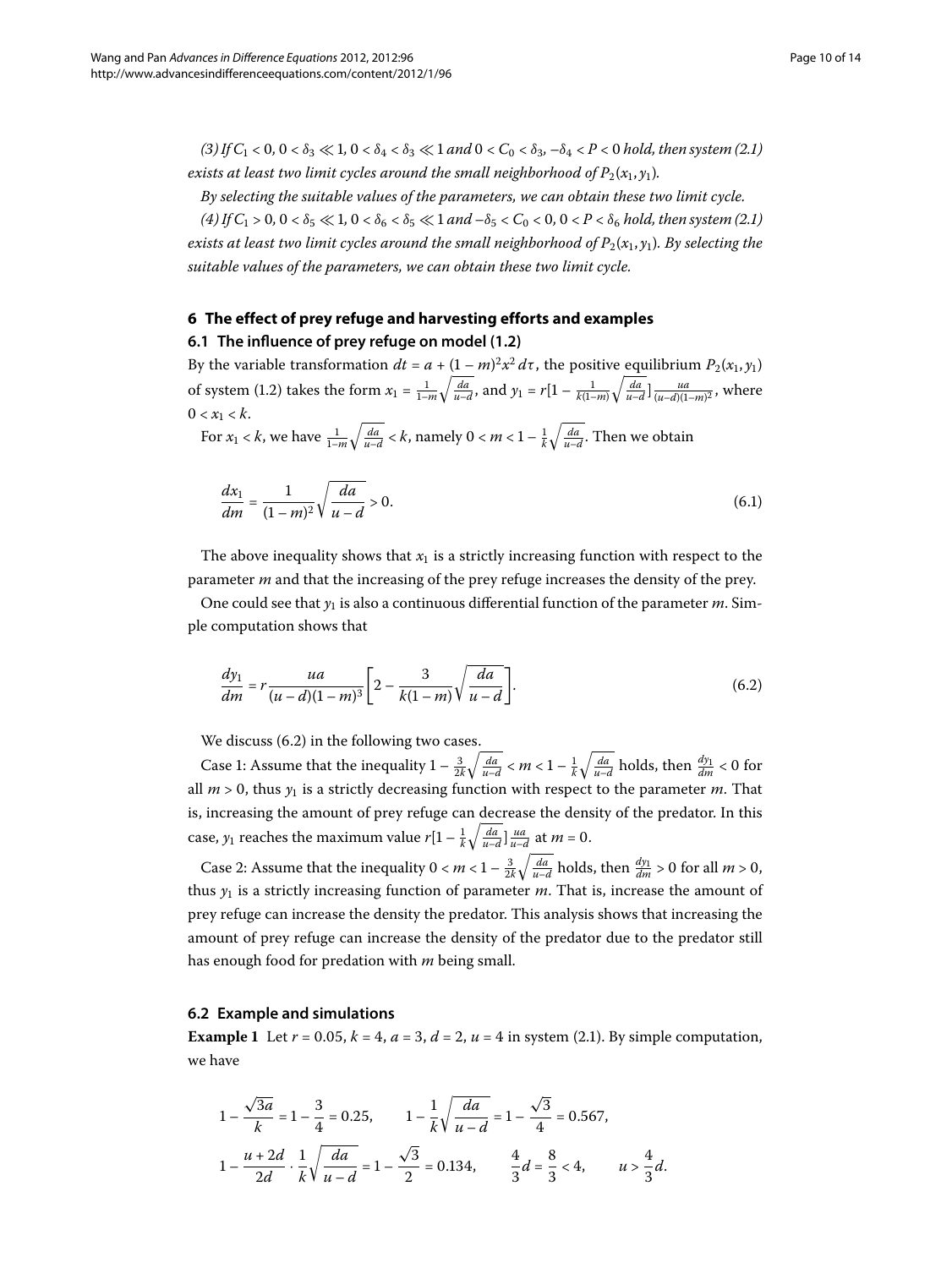

<span id="page-10-1"></span><span id="page-10-0"></span>

We known that  $1 - \frac{\sqrt{3a}}{k} < m < 1 - \frac{1}{k} \sqrt{\frac{da}{u-d}}$ , if we take  $m = 0.49$  and  $m = 0.43$  separately. By Theorem 3[.](#page-2-0)1, system (2.1) admits a globally asymptotically stable equilibrium  $P_2(x_1, y_1)$  in the region  $R_2^*$ , which is shown in Figures 1 and 2.

If we take  $m = 0.134$  $m = 0.134$  $m = 0.134$  and  $m = 0.113$  separately, by Theorem 5.1, system (2.1) admits one and two limit cycles surrounding equilibrium  $P_2(x_1, y_1)$ , which is shown in Figures 3 and 4.

**Example 2** Let  $r = 0.05$ ,  $k = 4$ ,  $a = \frac{10}{3}$ ,  $d = 2$ ,  $u = 4$  in the system (2.1). By simple computation, we have

$$
1 - \frac{\sqrt{3a}}{k} = 1 - \frac{\sqrt{10}}{4} = 0.209,
$$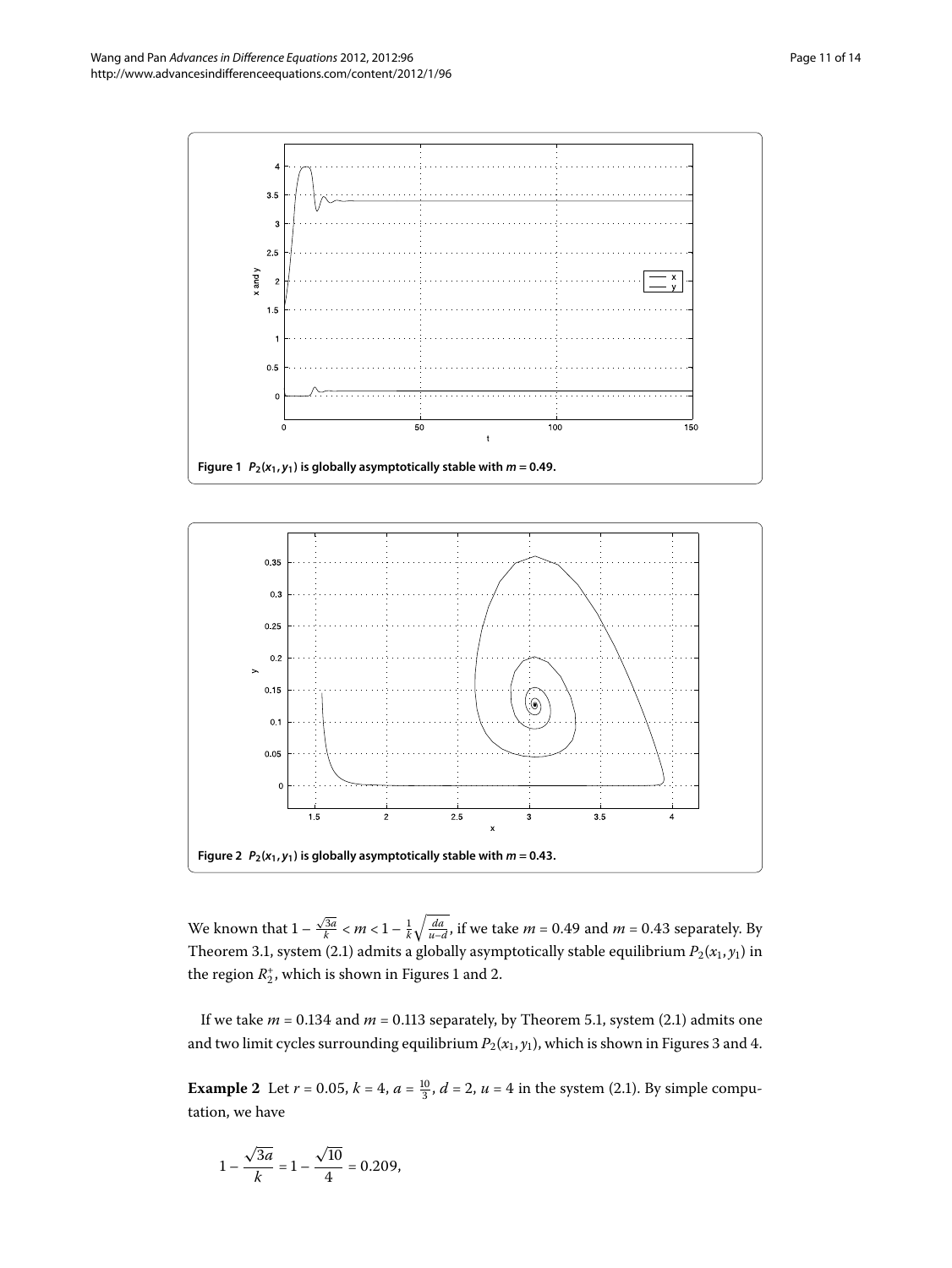

<span id="page-11-1"></span><span id="page-11-0"></span>

$$
1 - \frac{1}{k} \sqrt{\frac{da}{u - d}} = 1 - \frac{\sqrt{30}}{12} = 0.544,
$$
  

$$
1 - \frac{u + 2d}{2d} \cdot \frac{1}{k} \sqrt{\frac{da}{u - d}} = 1 - \frac{\sqrt{30}}{2} = 0.087.
$$

If we take  $m = 0.065$  $m = 0.065$  $m = 0.065$ , by Theorem 5.1, system (2.1) admits three limit cycles surrounding equilibrium  $P_2(x_1, y_1)$ , which is shown in Figure 5[.](#page-12-8)

Figures 1[,](#page-11-1) 2, 3, 4, and 5 show the dependence of the dynamic behavior of system  $(1.2)$  on the prey refuge  $m$ . Figures 2[,](#page-11-1) 3, 4, and 5 show that when  $m$  is small enough, there are three or two limit cycles surrounding the unique positive equilibrium, when *m* is large there is a stable limit cycle surrounding the unique positive equilibrium and when *m* is large enough, the limit cycle is broken and both the prey and predator population converge to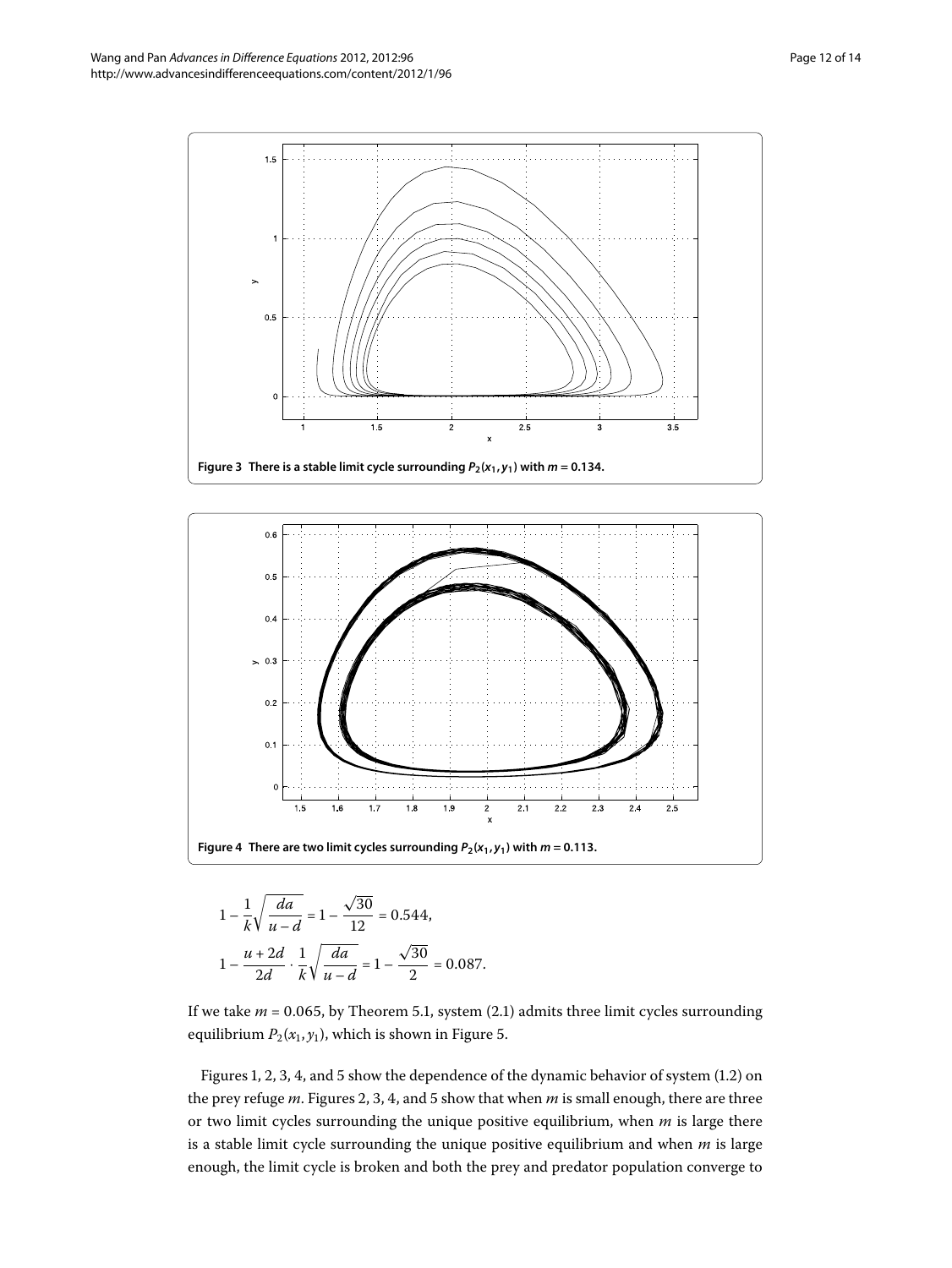<span id="page-12-8"></span>

their equilibrium values, respectively, which means that if we change the value of *m*, it is possible to prevent the cyclic behavior of the predator-prey system and to drive it to a required stable state.

### **7 Conclusion**

This article considers a predator-prey model with Holling type III response function incorporating a prey refuge under sparse effect. We give the complete qualitative analysis of the instability and global stability properties of the equilibria and the existence of limit cycles for the model. Our results, examples, and simulations indicate that dynamic behavior of the model very much depends on the prey refuge parameter *m* and increasing the amount of refuge could increase prey densities and lead to population outbreaks.

### <span id="page-12-6"></span><span id="page-12-0"></span>**Competing interests**

<span id="page-12-1"></span>The authors declare that they have no competing interests.

### <span id="page-12-2"></span>**Authors' contributions**

All authors contributed equally and significantly in writing this paper. All authors read and approved the final manuscript.

### <span id="page-12-7"></span>Received: 26 May 2012 Accepted: 21 June 2012 Published: 2 July 2012

#### **References**

- 1. Holling, CS: Some characteristics of simple 240 types of predation and parasitism. Can. Entomol. 91, 385-398 (1959)
- <span id="page-12-3"></span>2. Hassell, MP: The Dynamics of Arthropod Predator-Prey Systems. Princeton University Press, Princeton (1978)
- <span id="page-12-4"></span>3. Hoy, MA: Almonds (California). In: Helle, W, Sabelis, MW (eds.) Spider Mites: Their Biology, Natural Enemies and Control. World Crop Pests, vol. 1B. Elsevier, Amsterdam (1985)
- 4. Sih, A: Prey refuges and predator-prey stability. Theor. Popul. Biol. 31, 1-12 (1987)
- <span id="page-12-5"></span>5. Krivan, V: Effects of optimal antipredator behavior of prey on predator-prey dynamics: the role of refuges. Theor. Popul. Biol. 53, 131-142 (1998)
- 6. Kar, TK: Stability analysis of a prey-predator model incorporating a prey refuge. Commun. Nonlinear Sci. Numer. Simul. 10, 681-691 (2005)
- 7. Ko, W, Ryu, K: Qualitative analysis of a predator-prey model with Holling type II functional response incorporating a prey refuge. J. Differ. Equ. 231, 534-550 (2006)
- 8. Collings, JB: Bifurcation and stability analysis of a temperature-dependent mite predator-prey interaction model incorporating a prey refuge. Bull. Math. Biol. 57, 63-76 (1995)
- 9. Huang, Y, Chen, F, Zhong, L: Stability analysis of a prey-predator model with Holling type III response function incorporating a prey refuge. Appl. Math. Comput. 182, 672-683 (2006)
- 10. Ji, L, Wu, C: Qualitative analysis of a predator-prey model with constant-rate prey refuge. Nonlinear Anal., Real World Appl. 11, 2285-2295 (2010)